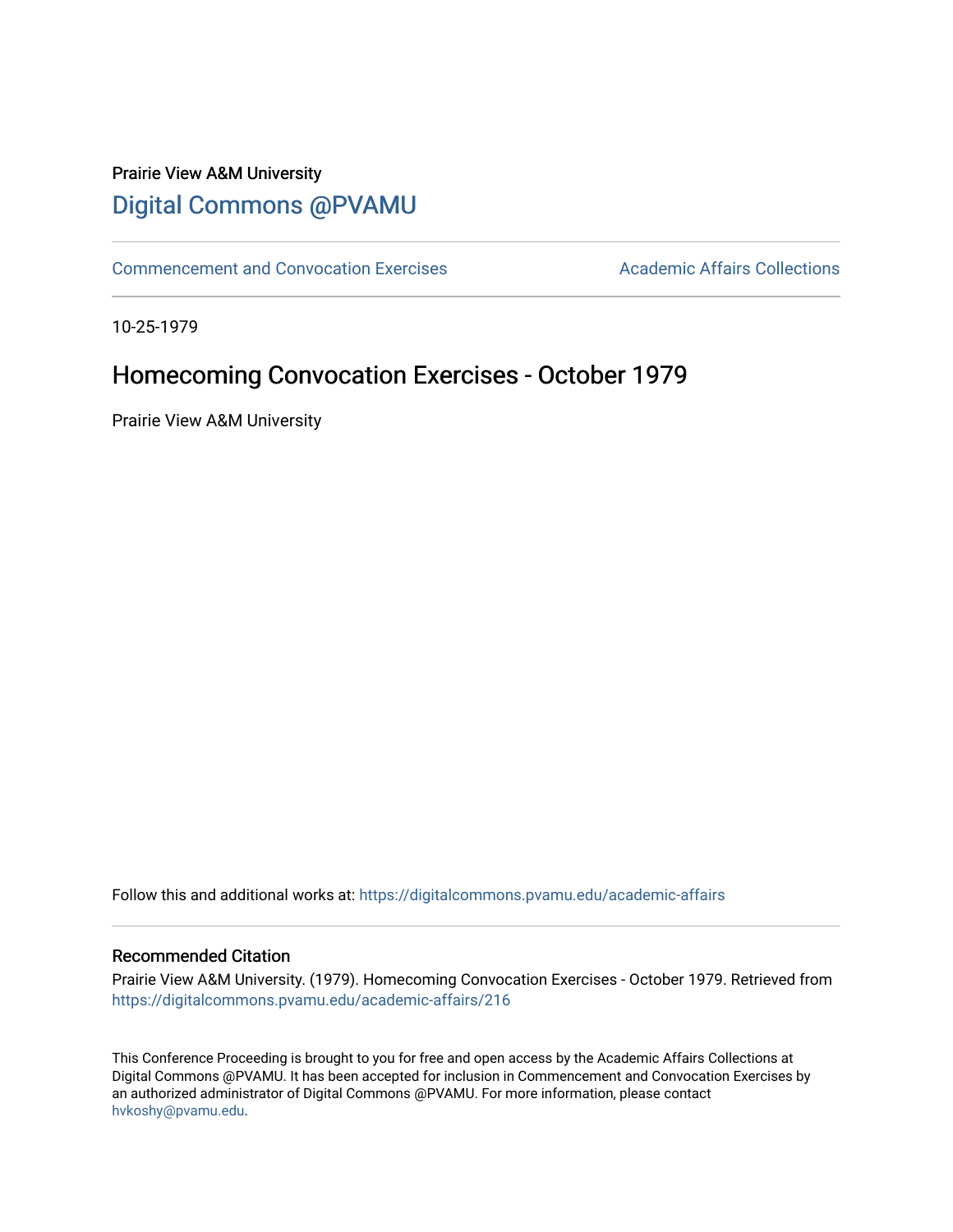## PPRAIRIE VIEW A&M UNIVERSITY OF TEXAS

THEME: "PVAMU: A Productive Past - A Successful Future"

*The Golden Anniversary*  **HOMECOMING CONVOCATION**  (Honoring the Class of 1929)



## THURSDAY, OCTOBER 25, 1979 AT 10:00 A.M.

Health and Physical Education Building

Prairie View, Texas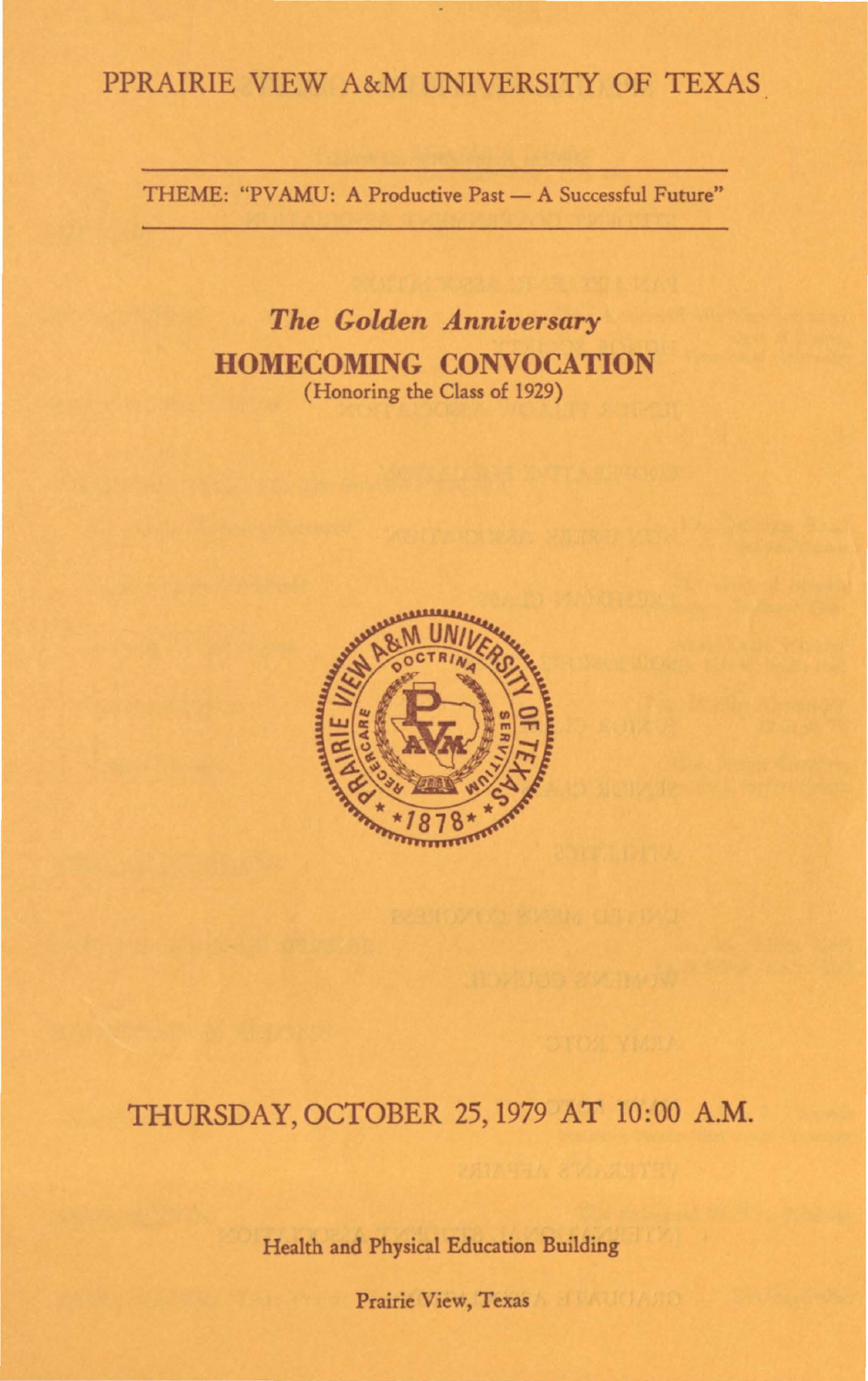## SPECIAL PLATFORM GUESTS

Student Representatives from: STUDENT GOVERNMENT ASSOCIATION PAN HELLENIC ASSOCIATION HONOR SOCIETY JUNIOR FELLOW ASSOCIATION COOPERATIVE EDUCATION NON GREEK ASSOCIATION FRESHMAN CLASS SOPHOMORE CLASS JUNIOR CLASS SENIOR CLASS ATHLETICS UNITED MEN'S CONGRESS WOMEN'S COUNCIL ARMY ROTC NAVY ROTC

VETERAN'S AFFAIRS

• INTERNATIONAL STUDENT ASSOCIATION

GRADUATE ASSOCIATION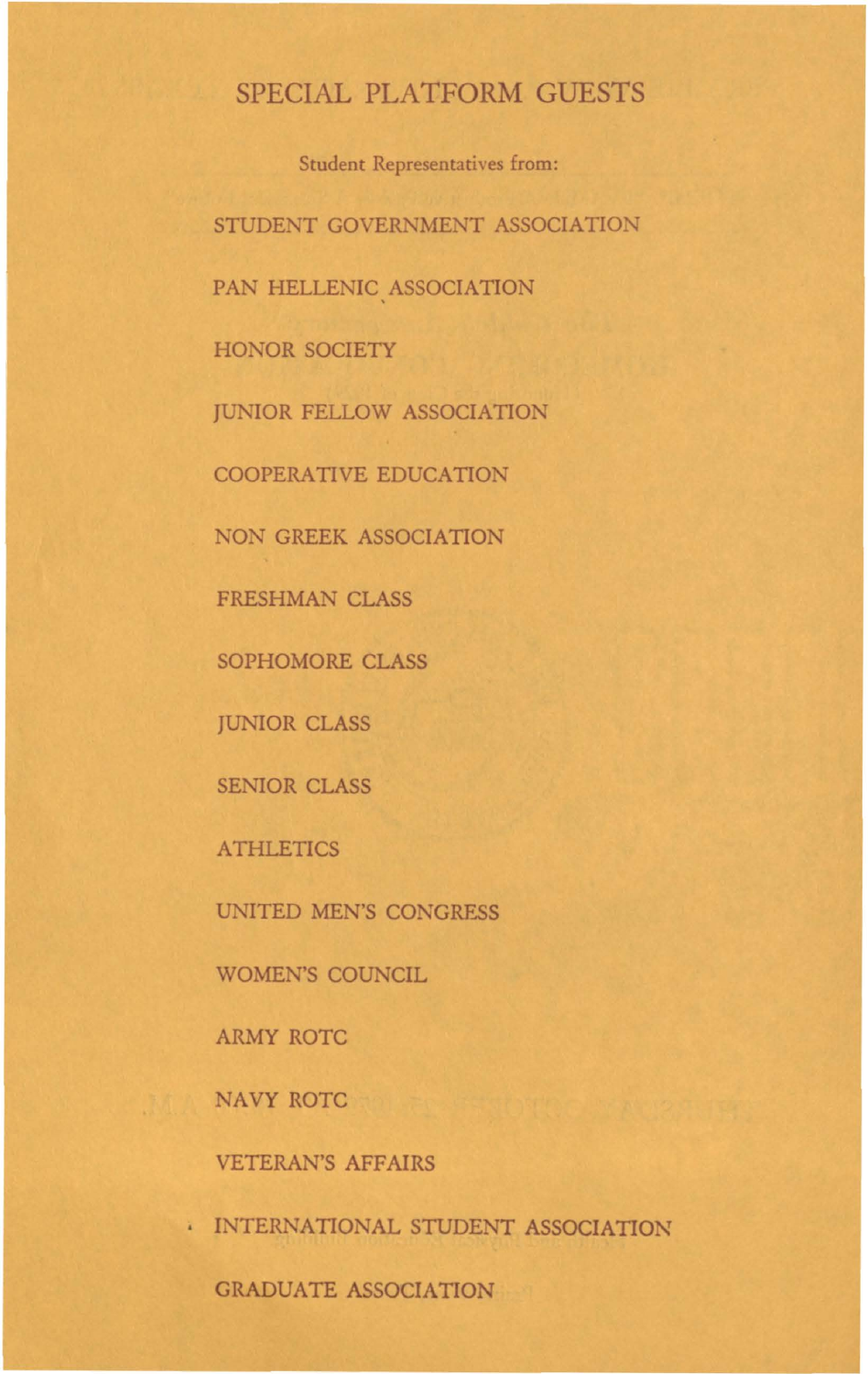## PROGRAM

Presiding: Miss Nikki Torian Miss Prairie View, 1979-80

#### PRELUDE

INVOCATION ...................... . ....... . .. The Reverend W. Van Johnson Dean of Chapel Prairie View A&M University

#### MUSICAL SELECTION

| <b>OPERATION SUCCESS: The Student Viewpoint</b> |
|-------------------------------------------------|
| Pre-Med Major                                   |
| President, Freshman Class                       |
| Junior Fellow, Banks Hall                       |
| Class of '79                                    |
| President, Student Senate                       |

#### MUSICAL SELECTION

|  | Junior Fellow, Holley Hall |  |
|--|----------------------------|--|

#### CONVOCATION ADDRESS

| President, Prairie View A&M University |
|----------------------------------------|
|                                        |

ALMA MATER: "Dear Prairie View" . . . . . . . . . . . . . . . . . . . . . . . ..... Sibelius-Fuller